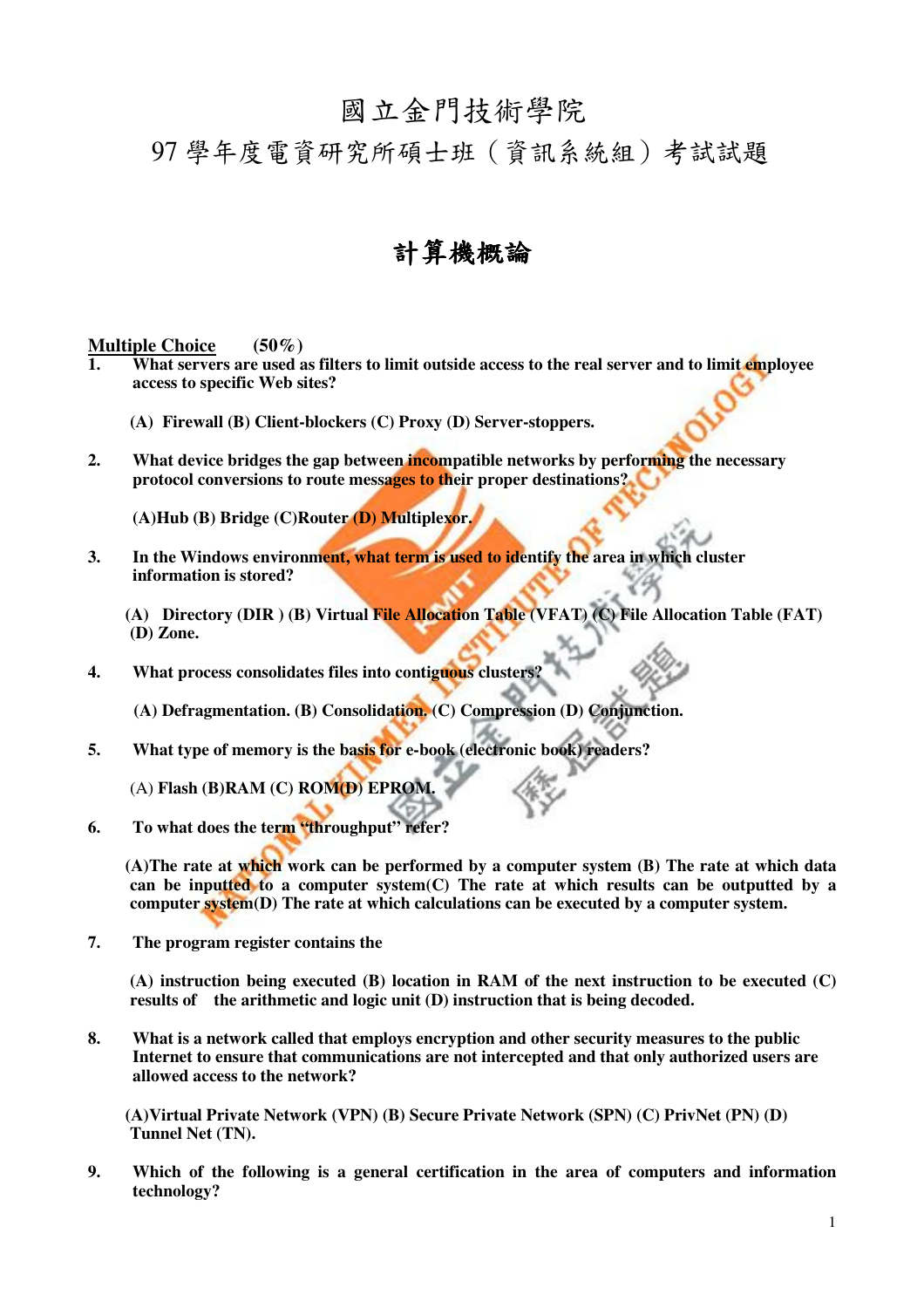**(B) Certified Computing Professional (CCP) (B)Certified Directory Engineer (CDE) (C) Advanced Computing Professional (ACP) (D)Master Network Engineer (MNE).** 

**10. Which of the following is NOT a frequently cited reason for telecommuting?** 

**(C) Money savings on office space (B) Improved employee morale (C)Increase of sick time (D)Increased productivity.** 

**11. A truck dispatching information system may include an onboard \_\_\_\_\_\_\_\_\_\_\_\_ that gives the precise location of each vehicle in the fleet.** 

**(A) vehicle monitoring system (VMS) (B) LoJack system (C) global positioning system (GPS) (D) system tracking program (STP).** 

**12. Which of the following IT professionals convert analyst-prepared system and input/output specifications into programs?** 

**(A)Applications programmers (B)System programmers (C) System analysts (D) Database administrators (DBAs).** 

**13. America Online (AOL). is an example of a(n):** 

**(A)Commercial information service (CIS) (B) Internet Service Provider (ISP) (C) local area network (LAN) with Internet access (D) peer-to-peer network provider (P2PNP)**.

**14. What is the Internet equivalent of an address called?** 

**(D) protocol (B) URL (C) HTTP (D) World Wide Web (WWW).** 

**15. The optional personal information that is automatically placed at the end of an e-mail message is called a(n)** 

(E) **attachment (B) signature (C) closing (D) referral.**

**16. What technique is used with a structured approach to system design?** 

**(A) module driver (B) Button-up (C) Top-down (D) Hierarchical.** 

**17. What is the term for the computer-to-computer exchange of data and information between businesses?** 

**(A) Computer-to-computer (C2C) (B) Business-to-business (B2B) (C) Business-to-consumer (B2C) (D) Computer-to-customer (C2C).** 

**18. When using \_\_\_\_\_\_\_\_\_\_\_\_, you set conditions for the selection of records by composing one or more example relational expressions?** 

**(A) query by example (QBE) (B) mix and match (M&M) (C) seek and find (S&F) (D) question and answer (Q&A).** 

**19. What software is used to search for answers to unasked questions and detect unanticipated trends from databases?** 

**(A) Data mining (B) Data warehousing (C) Query by example (D) Relational search engine.** 

**20. The most popular encryption systems use:**